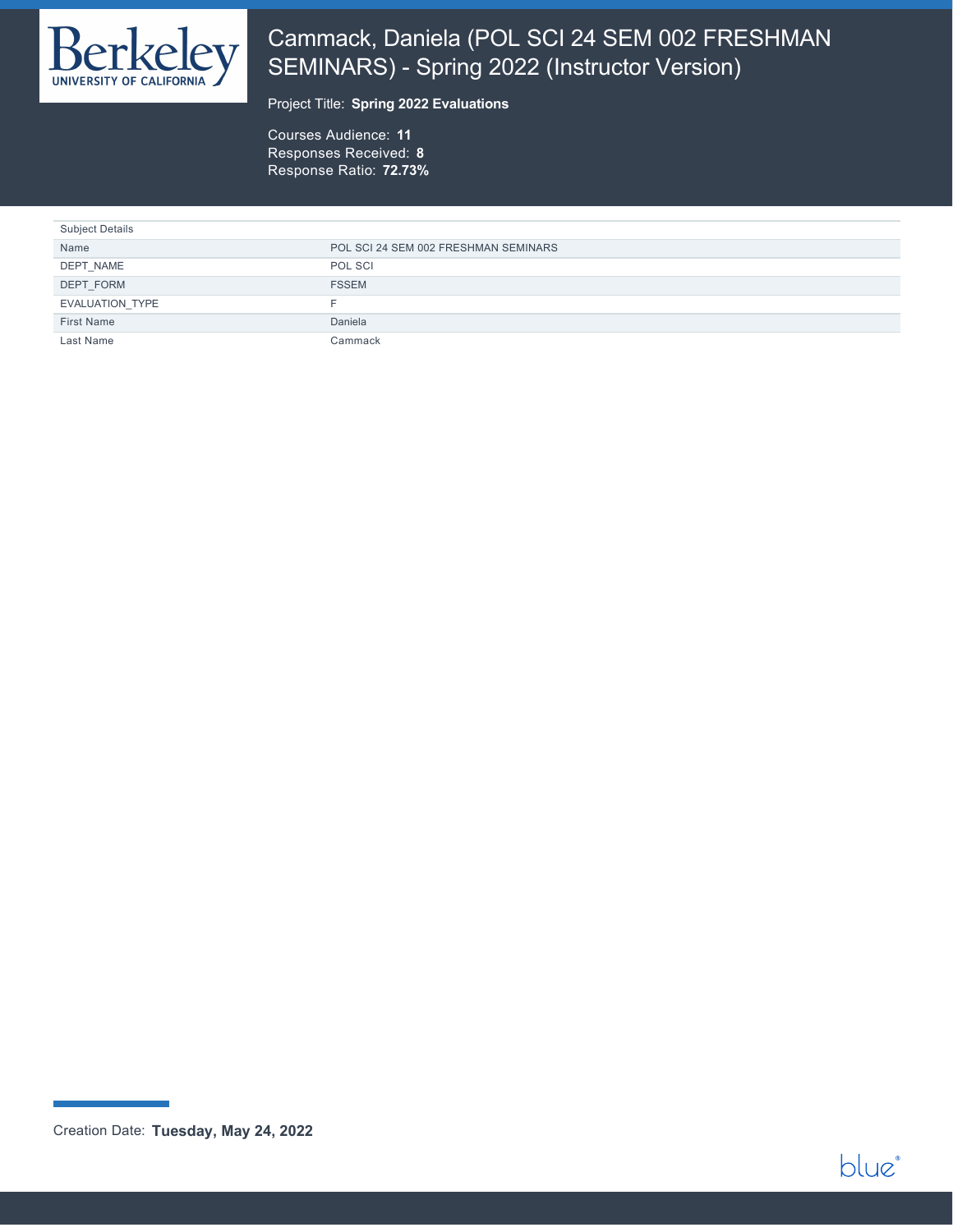**FOR YOUR INFORMATION: Please note that "Department Mean" for each rating question is calculated using all sections in your department. This may include both Faculty and GSIs depending on whether the department has selected a question item to be used for both.**

# **UNIVERSITY WIDE QUESTIONS (QUANTITATIVE/RATING):**

### *The items in this section are asked across all courses at Berkeley.*

**Considering both the limitations and possibilities of the subject matter and the course, how would you rate the overall effectiveness of this instructor?**



| Considering both the limitations and possibilities of the subject<br>matter and the course, how would you rate the overall<br>effectiveness of this instructor? |       |            |
|-----------------------------------------------------------------------------------------------------------------------------------------------------------------|-------|------------|
| Options                                                                                                                                                         | Count | Percentage |
| 1-Not at all Effective                                                                                                                                          | 0     | 0.00%      |
| 2                                                                                                                                                               | 0     | $0.00\%$   |
| 3                                                                                                                                                               | O     | $0.00\%$   |
| 4-Moderately Effective                                                                                                                                          | 0     | $0.00\%$   |
| 5                                                                                                                                                               | 0     | $0.00\%$   |
| 6                                                                                                                                                               | 0     | $0.00\%$   |
| 7-Extremely Effective                                                                                                                                           | 8     | 100.00%    |
| <b>Statistics</b>                                                                                                                                               |       | Value      |
| <b>Response Count</b>                                                                                                                                           |       | 8          |
| Mean                                                                                                                                                            |       | 7.00       |
| Median                                                                                                                                                          |       | 7.00       |
| <b>Standard Deviation</b>                                                                                                                                       |       | 0.00       |

### **Considering both the limitations and possibilities of the subject matter and the course, how would you rate the overall effectiveness of this course?**

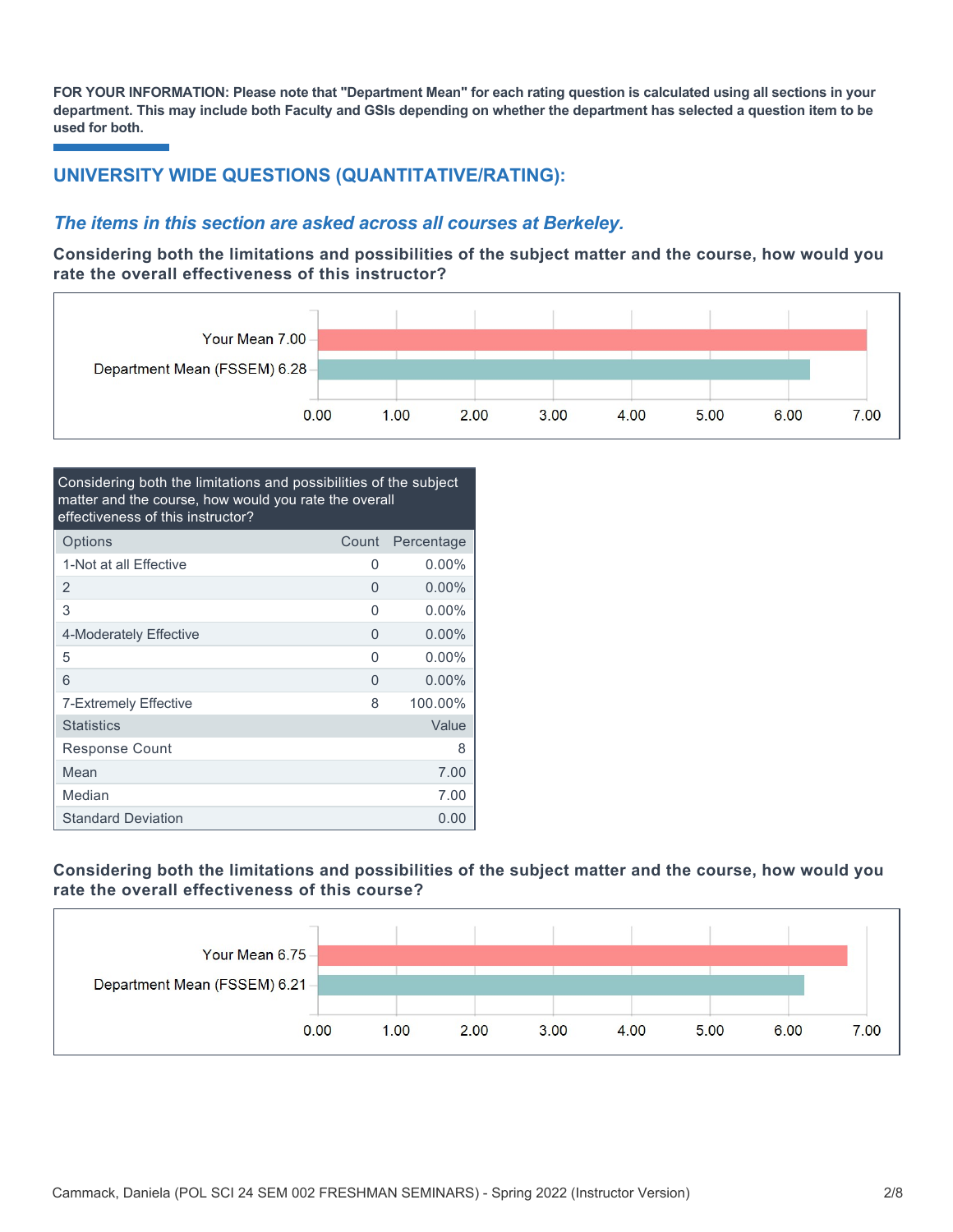Considering both the limitations and possibilities of the subject matter and the course, how would you rate the overall effectiveness of this course?

| Options                   | Count | Percentage |
|---------------------------|-------|------------|
| 1-Not at all Effective    | 0     | $0.00\%$   |
| 2                         | 0     | $0.00\%$   |
| 3                         | 0     | $0.00\%$   |
| 4-Moderately Effective    | 0     | $0.00\%$   |
| 5                         | 0     | $0.00\%$   |
| 6                         | 2     | 25.00%     |
| 7-Extremely Effective     | 6     | 75.00%     |
| <b>Statistics</b>         |       | Value      |
| Response Count            |       | 8          |
| Mean                      |       | 6.75       |
| Median                    |       | 7.00       |
| <b>Standard Deviation</b> |       | 0.46       |

# **DEPARTMENT PROVIDED COURSE QUESTIONS:**

## *Items in this section were selected by FSSEM for inclusion on this evaluation.*

**There was sufficient opportunity for discussion**



| There was sufficient opportunity for discussion |       |            |  |  |  |
|-------------------------------------------------|-------|------------|--|--|--|
| Options                                         | Count | Percentage |  |  |  |
| 1-Not at all                                    | U     | $0.00\%$   |  |  |  |
| 2                                               | 0     | $0.00\%$   |  |  |  |
| 3                                               | 0     | $0.00\%$   |  |  |  |
| 4-Somewhat                                      | U     | $0.00\%$   |  |  |  |
| 5                                               | O     | $0.00\%$   |  |  |  |
| 6                                               | 0     | $0.00\%$   |  |  |  |
| 7-Very                                          | 8     | 100.00%    |  |  |  |
| <b>Statistics</b>                               |       | Value      |  |  |  |
| Response Count                                  |       | 8          |  |  |  |
| Mean                                            |       | 7.00       |  |  |  |
| Median                                          |       | 7.00       |  |  |  |
| <b>Standard Deviation</b>                       |       | 0.00       |  |  |  |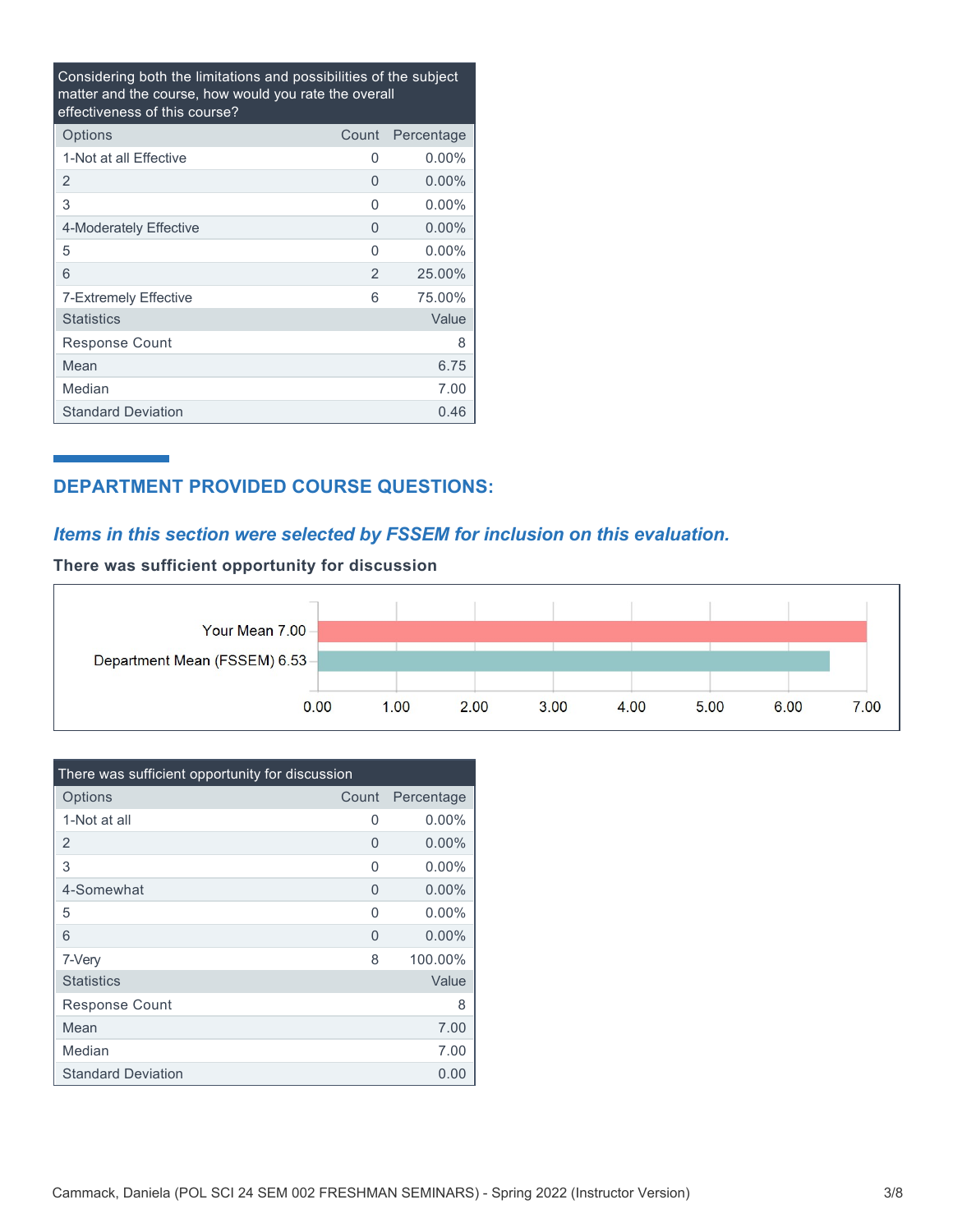### **I felt comfortable participating in discussions during the seminar**

'n

|                               | 0.00 | 1.00 | 2.00 | 3.00 | 4.00 | 5.00 | 6.00 | 7.00 |
|-------------------------------|------|------|------|------|------|------|------|------|
| Department Mean (FSSEM) 6.31- |      |      |      |      |      |      |      |      |
| Your Mean 6.75 -              |      |      |      |      |      |      |      |      |
|                               |      |      |      |      |      |      |      |      |

| I felt comfortable participating in discussions during the seminar |          |            |  |  |  |
|--------------------------------------------------------------------|----------|------------|--|--|--|
| Options                                                            | Count    | Percentage |  |  |  |
| 1-Not at all                                                       | 0        | $0.00\%$   |  |  |  |
| $\overline{2}$                                                     | 0        | $0.00\%$   |  |  |  |
| 3                                                                  | 0        | $0.00\%$   |  |  |  |
| 4-Somewhat                                                         | $\Omega$ | $0.00\%$   |  |  |  |
| 5                                                                  | 1        | 12.50%     |  |  |  |
| 6                                                                  | O        | $0.00\%$   |  |  |  |
| 7-Very                                                             | 7        | 87.50%     |  |  |  |
| <b>Statistics</b>                                                  |          | Value      |  |  |  |
| <b>Response Count</b>                                              |          | 8          |  |  |  |
| Mean                                                               |          | 6.75       |  |  |  |
| Median                                                             |          | 7.00       |  |  |  |
| <b>Standard Deviation</b>                                          |          | 0.71       |  |  |  |

### **The seminar helped me feel more comfortable participating in discussions in other classes.**

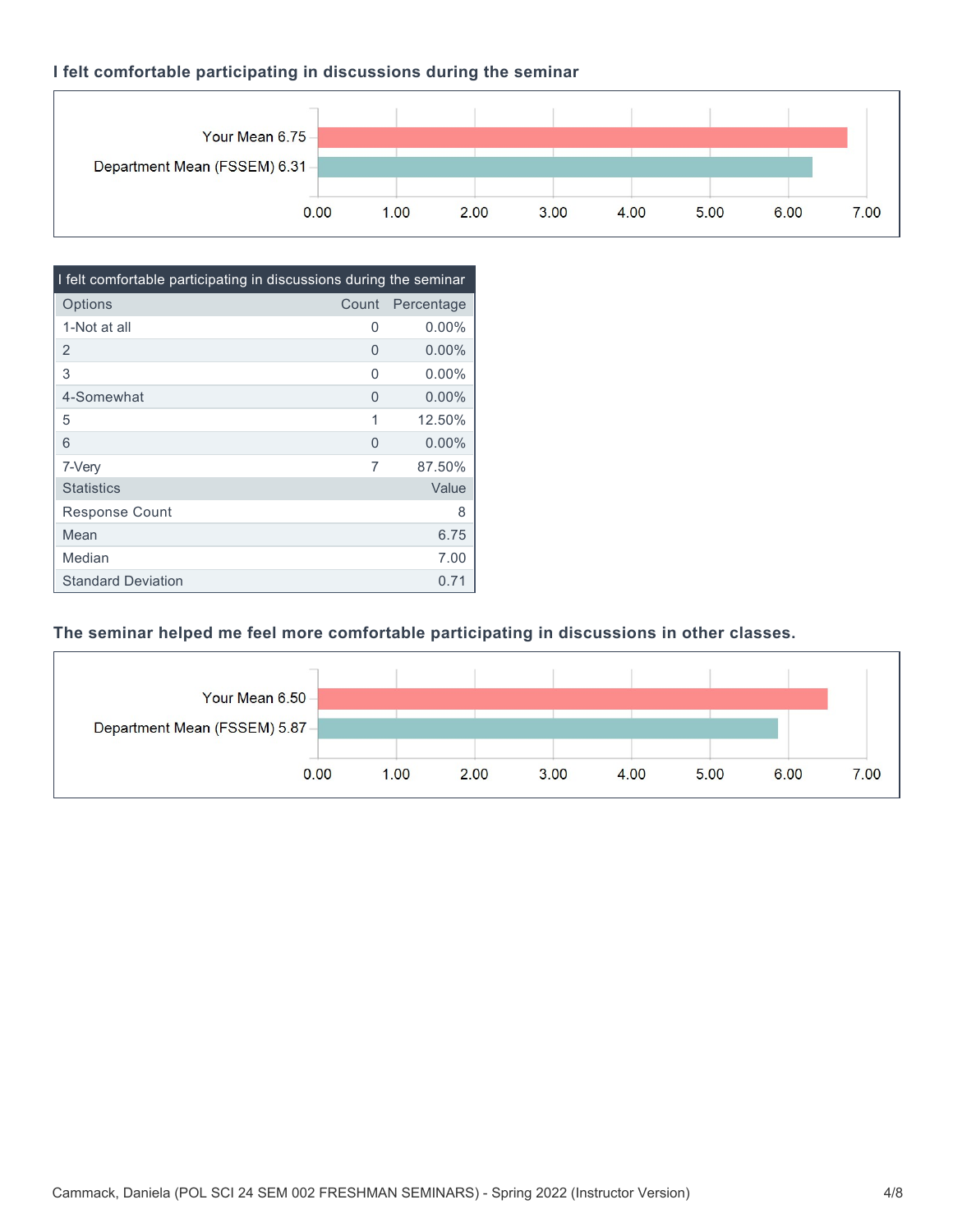| The seminar helped me feel more comfortable participating in<br>discussions in other classes. |          |            |  |  |  |
|-----------------------------------------------------------------------------------------------|----------|------------|--|--|--|
| Options                                                                                       | Count    | Percentage |  |  |  |
| 1-Not at all                                                                                  | 0        | $0.00\%$   |  |  |  |
| 2                                                                                             | $\Omega$ | $0.00\%$   |  |  |  |
| 3                                                                                             | 0        | $0.00\%$   |  |  |  |
| 4-Somewhat                                                                                    | 1        | 12.50%     |  |  |  |
| 5                                                                                             | O        | $0.00\%$   |  |  |  |
| 6                                                                                             | 1        | 12.50%     |  |  |  |
| 7-Very                                                                                        | 6        | 75.00%     |  |  |  |
| <b>Statistics</b>                                                                             |          | Value      |  |  |  |
| Response Count                                                                                |          | 8          |  |  |  |
| Mean                                                                                          |          | 6.50       |  |  |  |
| Median                                                                                        |          | 7.00       |  |  |  |
| <b>Standard Deviation</b>                                                                     |          | 1.07       |  |  |  |

# **The seminar helped me to connect with other students who share my intellectual interests.**



| The seminar helped me to connect with other students who<br>share my intellectual interests. |          |            |  |  |
|----------------------------------------------------------------------------------------------|----------|------------|--|--|
| Options                                                                                      | Count    | Percentage |  |  |
| 1-Not at all                                                                                 | 1        | 12.50%     |  |  |
| 2                                                                                            | 0        | $0.00\%$   |  |  |
| 3                                                                                            | $\Omega$ | $0.00\%$   |  |  |
| 4-Somewhat                                                                                   | 1        | 12.50%     |  |  |
| 5                                                                                            | O        | $0.00\%$   |  |  |
| 6                                                                                            | 3        | 37.50%     |  |  |
| 7-Very                                                                                       | 3        | 37.50%     |  |  |
| <b>Statistics</b>                                                                            |          | Value      |  |  |
| Response Count                                                                               |          | 8          |  |  |
| Mean                                                                                         |          | 5.50       |  |  |
| Median                                                                                       |          | 6.00       |  |  |
| <b>Standard Deviation</b>                                                                    |          | 2.07       |  |  |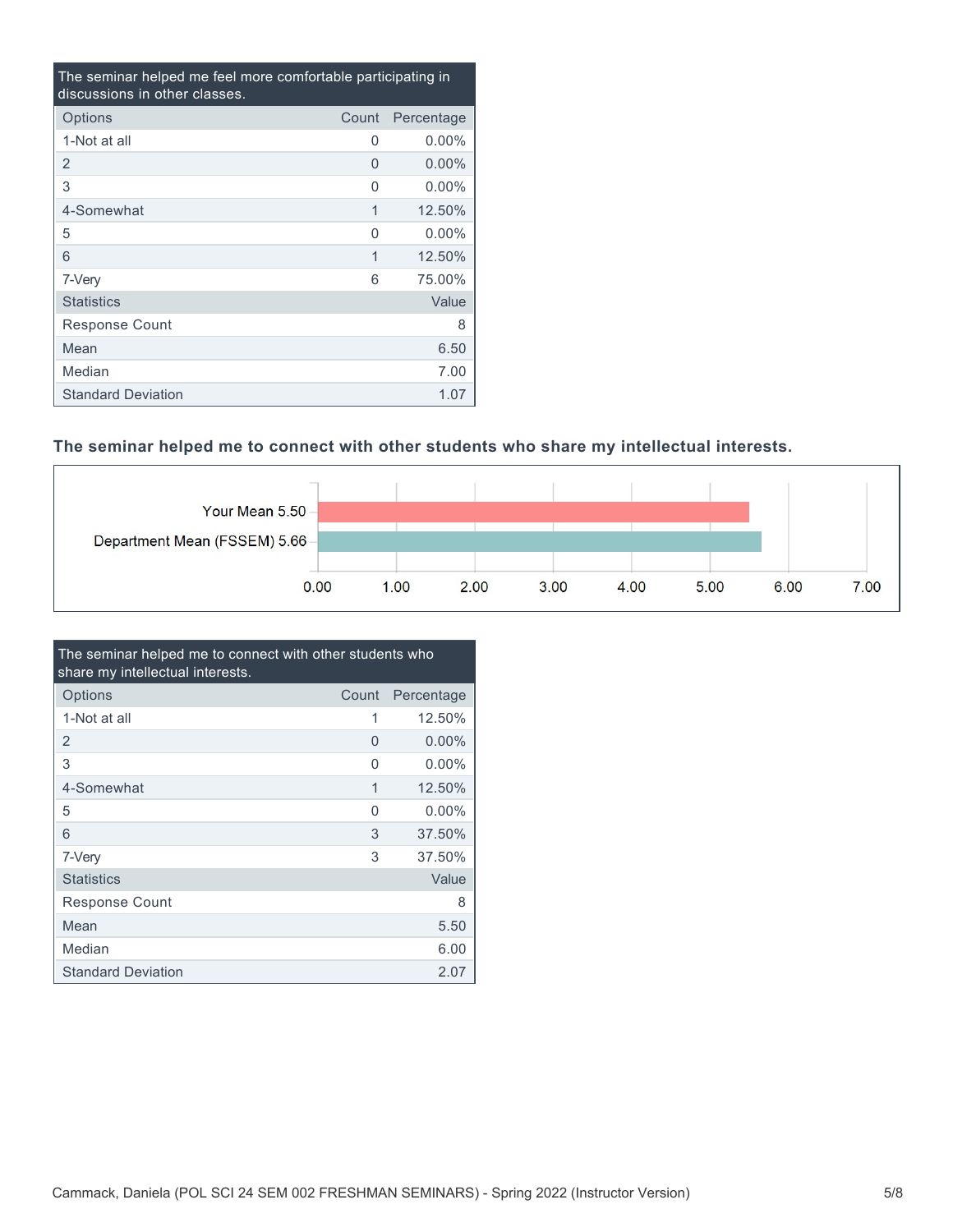#### **The seminar format allowed me to get to know my professor.**

| Your Mean 6.63 -              |      |      |      |      |      |      |      |      |
|-------------------------------|------|------|------|------|------|------|------|------|
| Department Mean (FSSEM) 6.09- |      |      |      |      |      |      |      |      |
|                               | 0.00 | 1.00 | 2.00 | 3.00 | 4.00 | 5.00 | 6.00 | 7.00 |

| The seminar format allowed me to get to know my professor. |       |            |  |  |  |
|------------------------------------------------------------|-------|------------|--|--|--|
| Options                                                    | Count | Percentage |  |  |  |
| 1-Not at all                                               | 0     | $0.00\%$   |  |  |  |
| 2                                                          | 0     | $0.00\%$   |  |  |  |
| 3                                                          | U     | $0.00\%$   |  |  |  |
| 4-Somewhat                                                 | 1     | 12.50%     |  |  |  |
| 5                                                          | U     | $0.00\%$   |  |  |  |
| 6                                                          | O     | $0.00\%$   |  |  |  |
| 7-Very                                                     | 7     | 87.50%     |  |  |  |
| <b>Statistics</b>                                          |       | Value      |  |  |  |
| <b>Response Count</b>                                      |       | 8          |  |  |  |
| Mean                                                       |       | 6.63       |  |  |  |
| Median                                                     |       | 7.00       |  |  |  |
| <b>Standard Deviation</b>                                  |       | 1.06       |  |  |  |

#### **What advice would you give to another student who is considering taking this course?**

#### **Comments**

Participate in the discussions. They're fun and you might get to learn or see something cool that isn't in the text by just asking questions!

do the readings

Familiarize yourself with the readings prior to class so that you will come prepared for every discussion. Participate even if you are not sure of the answer. Make an effort to evaluate and respond to other peoples' ideas; you'll remember more walking out of the class.

Take advantage of the small groups to actually participate and open up.

Participate as much as you can! The more ideas that people share, the more interesting the discussions are.

I would advise them to attend office hours with Professor Cammack because it really helps you get to know her better as well as develop more of a personal connection to the course.

#### **What was the single most important thing you learned in this course?**

#### Comments

The history provided the fundamental information required to engage with the rest of the readings. Understanding the processes the state underwent over time and the conflicts that took place helped me understand their government in that context.

This course changed my understanding of "democracy." Now that I have a fuller understanding of the history of democracy in Athens, I'm able to look at modern democratic (and non–democratic) institutions in my country in a new way.

A lot of the same challenges and questions that we see with democracy today have existed for a long time.

I think that our discussions on the structure of Athenian democracy were very interesting and helped make obvious the differences/similarities between our current democracy and that of the Athenian city–state.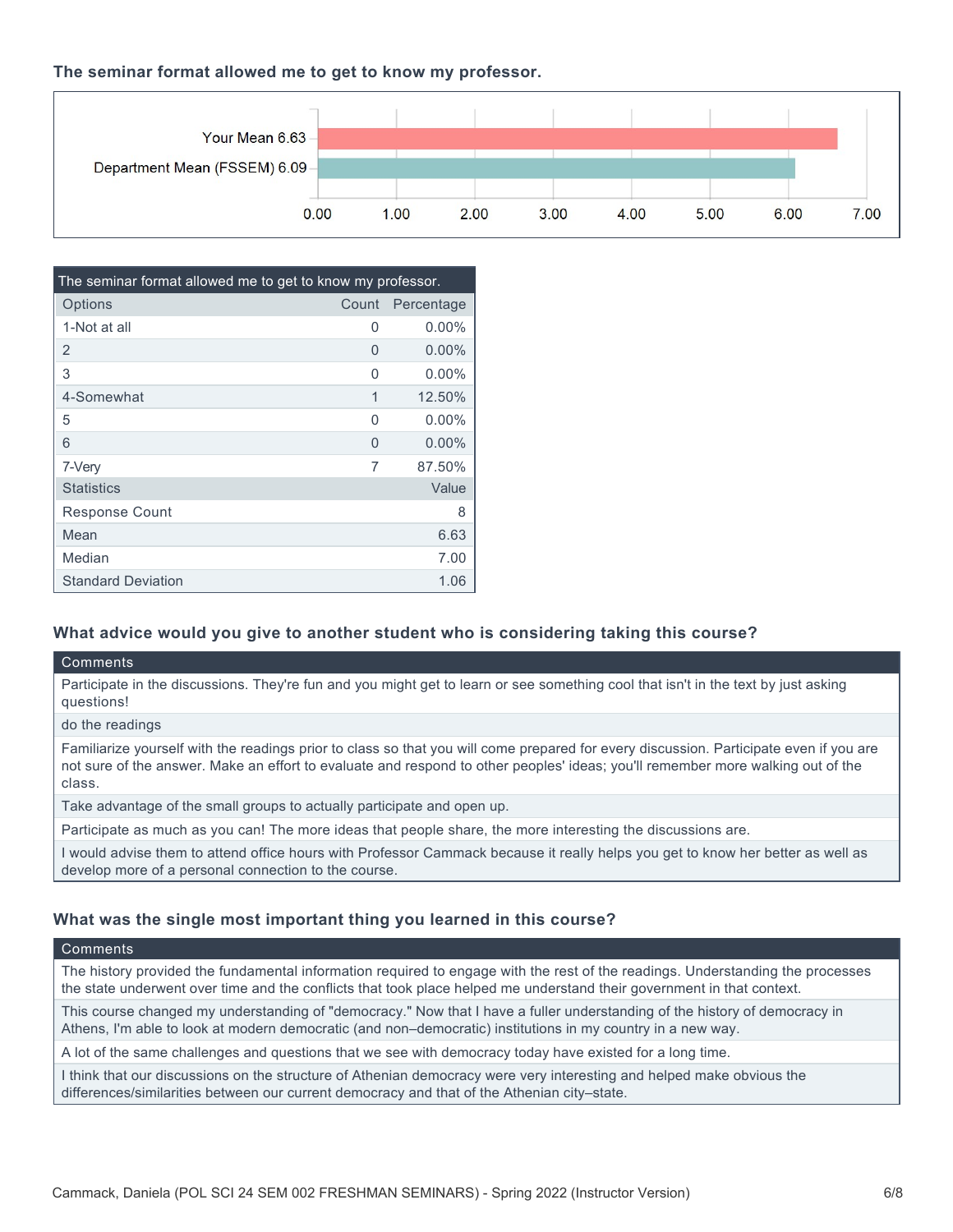**The creators of the Freshman and Sophomore Seminars intended to provide small, interactive courses that would help lower-division students feel at home in Berkeley's intellectual community. Please describe your experience in this seminar in light of these program goals.**

#### **Comments**

It allowed me to break away from a feeling of intellectual isolation that is much more apparent in larger classes.

This course undoubtedly helped me feel at home in Berkeley's intellectual community. The professor was approachable, encouraging, and engaging. I was challenged to analyze texts and consider their implications in a close–knit group of students.

I looked forward to coming to this seminar every week. It was a refreshing, engaging opportunity to step back from the pressure of regular work and instead exchange perspectives with other students and the professor in a welcoming environment. I felt that I was able to get so much out of the texts thanks to the online discussion posts and in–person classes.

I throughly enjoyed this seminar because it allowed me to explore a topic I was interested in but did not necessarily want to take an entire course on. Professor Cammack was very encouraging and often prompted us to speak to help facilitate discussion, helping us make real world connections to more throughly engage us in the subject.

#### **What changes, if any, would you suggest if the course is offered again?**

| Comments                                    |
|---------------------------------------------|
| None; I enjoyed every minute of the course. |
| N/A                                         |
| n/a                                         |

# **DEPARTMENT PROVIDED STUDENT INFORMATION QUESTIONS**

### *Items in this section were selected by FSSEM for inclusion on this evaluation.*

**Why did you sign up for this course? What did you hope to gain, and was that hope realized? Please explain.**

#### **Comments**

I was looking for something that would be light on workload and rich in content to learn. Since I had an interest in ancient forms of government and how the people of the past managed their power structures, I figured this course would satisfy that interest to some extent.

I signed up for the course to learn about the ancient institutions whose legacies informed, and continue to inform, political systems in the United States and around the world. That hope was realized. Our discussions were memorable and I feel like I will carry what I learned into future courses and beyond.

I needed one last unit. I hoped not only to get a glimpse of what subjects there are at Berkley outside of STEM and to have a genuinely fun class. These hopes were realized and I had more fun and interest than I originally expected.

I signed up for this course because I wanted to supplement my schedule with something that would take me a little outside of my main focus of study — something that I was really interested in learning about. I was able to realize this goal in that the discussions were stimulating and very conducive to my learning.

As a possible political science major I thought that it would be beneficial to take a seminar with faculty from the polsci department. This seminar with Professor Cammack helped solidify my decision to become a political science major and helped facilitate my interest in the ancient Greeks.